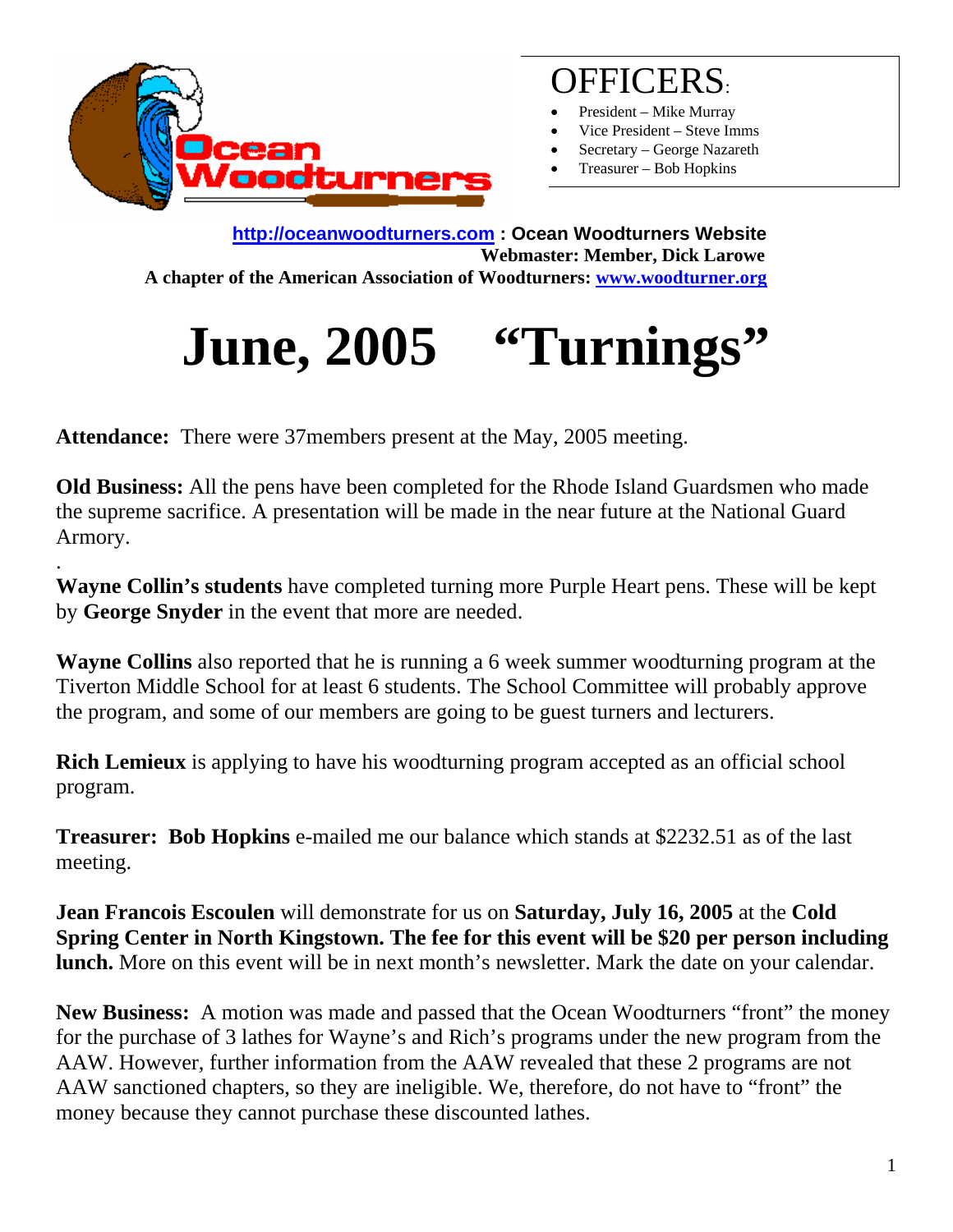## **Demonstration Mike Silver, Segmented Woodturner**

Mike started off the demonstration by asking for a show of hands from those in the audience who do some segmented woodturning. He was surprised to see 6 hands go up. He said that most woodturning groups have only one or two segmented woodturners.

Mike went on to give his reasons for enjoying segmented woodturning as opposed to regular log woodturning. They included: lots of challenges, lots of planning, and lots of patience. He also said that segmented woodturners do not have the joy of seeing long streams of shavings coming off their turnings, as do turners of wet logs.

As you can see from the photo below of some of Mike's works, he uses many different formats in his segmented woodturning. As a segmented woodturner myself, I am going to try some of his methods in the future.

I am sure that everyone enjoyed this unusual demonstration. I personally found the demonstration very enlightening, since I had never seen some of these segmented formats.

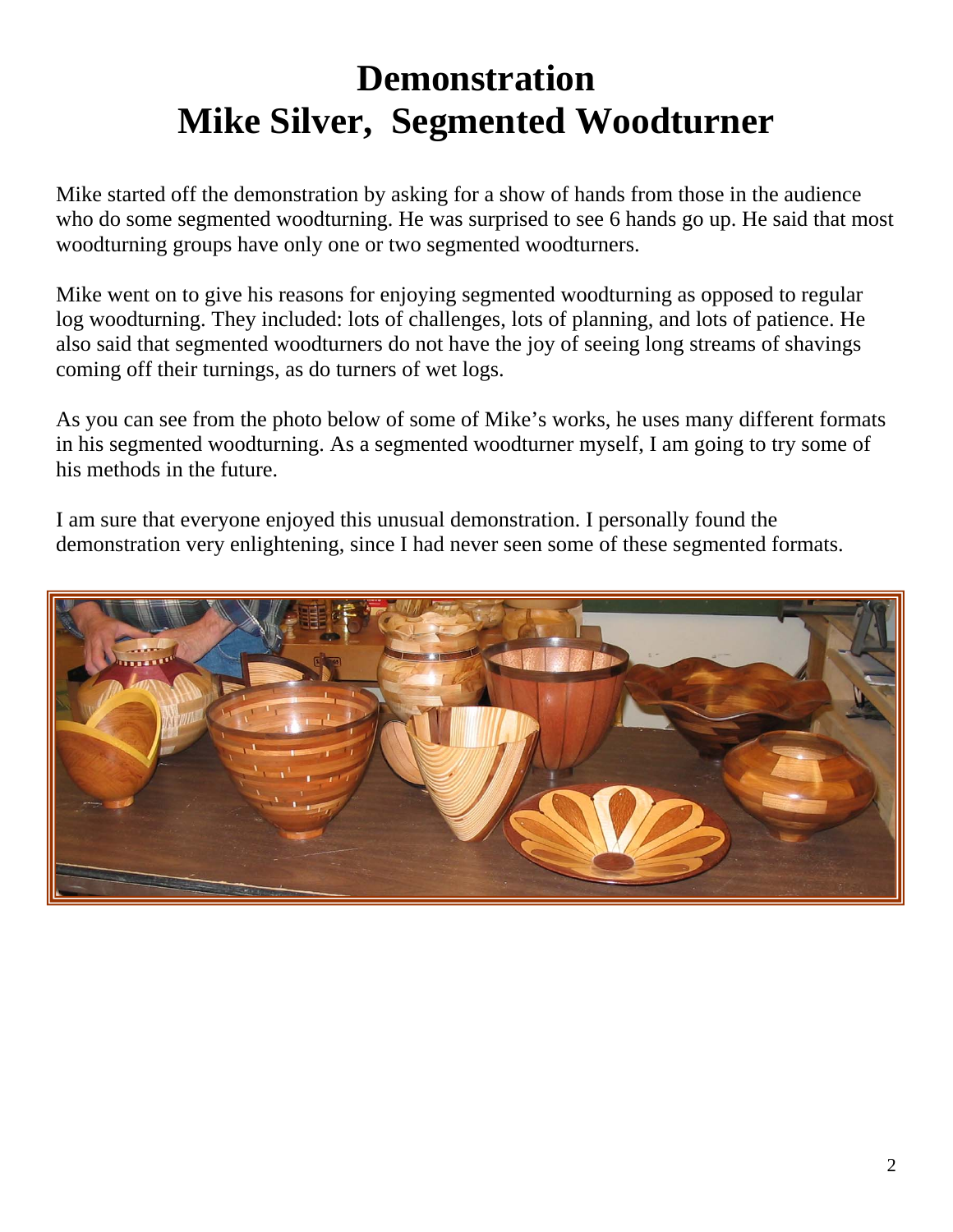### S**how and Tell**



From left to right:

Angelo Iafrate: 1large Spalted Maple bowl, 2 Oak bowls, and 1 Brown Oak Burl bowl.

Tom Marshall: a candle stick and 2 small lidded boxes.

George Nazareth: a segmented lidded box.

Greg Marshall: a Tiger Maple and Walnut lamp, and a Maple and Walnut raised candy dish.

Rich Lemieux a Maple and Walnut flask

Mickey Goodman: 3 Spalted Maple bowls.

Bill Smith: 2 large bowls.

John Chakuroff: (not shown) 4 rolling pins of different sizes.